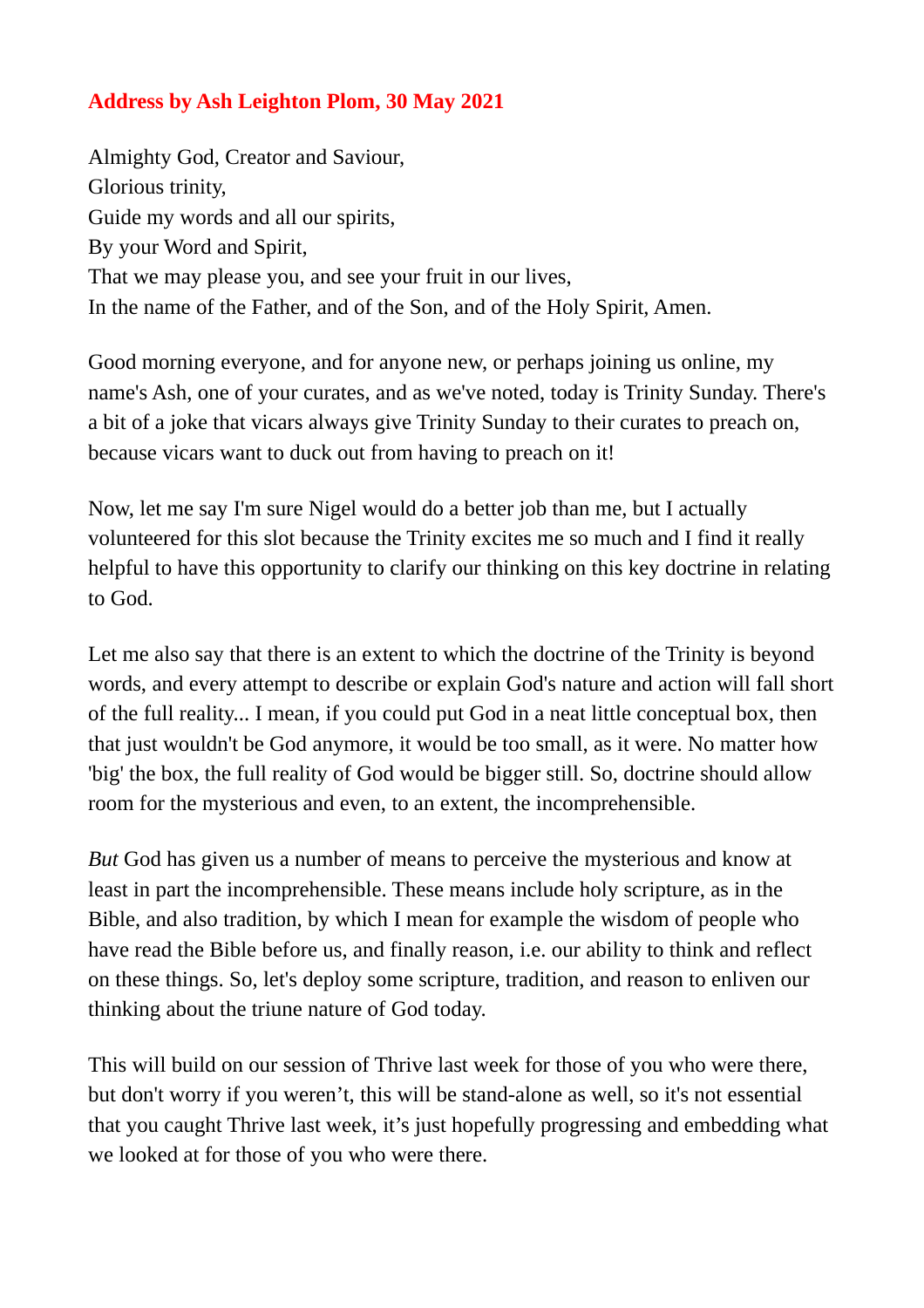So, our starting point is that the Bible states very clearly that there is only one God. Deuteronomy 6(v4) for example emphasises, "the Lord our God is One", and this is so central it's chanted in synagogues globally every week.

This one God is called God because he is identified as uniquely worthy of worship for a number of specific reasons. For example, scripture asserts that God alone is the eternal creator of the universe. Isaiah  $40(v28)$  says, "The LORD is the everlasting God, the Creator of the ends of the earth." This states that only God is everlasting, because he alone existed before creation, and he created all of creation. This means there's an infinite "ontological gap", a complete difference in nature, between God the creator and everything else, as creatures.

Another example of a thing that scripture says is unique about God is that he alone is our saviour. For instance Jeremiah 3(v23) says, "salvation is in the LORD our God". So, to sum up so far, unique traits like being our creator and saviour mark God alone out as God.

Now, secondly, it's probably not a massive leap to identify the Father as God. For example, 1 Corinthians 8(v6) states, "there is only one God, the Father, who is the Creator of all things". Jesus, of course, prays to the Father as God, and Isaiah  $63(v16)$ says of God: "You are our father... You, O LORD, are our father; our saviour in times past."

But where it starts to get a bit tricky is that the Bible also names Jesus as creator and saviour, those unique traits attributed to God. For example, John  $1(v3)$  says of Jesus "through him all things were made", and Luke  $2(v11)$ , part of the nativity, says "today in the city of David there has been born for you a Saviour, who is Christ the Lord."

Similarly, the Holy Spirit, is also named as creator and saviour. For example, Job 33( $v$ 4) says, "The Spirit of God has made me", and in Ephesians 1( $v$ 13), it's the Holy Spirit who seals believers' salvation. So, scripture has the Spirit, too, as being creator and saviour.

Collectively, this means we have a tension whereby God is emphatically One, and yet we have three persons (the Father, Son, and Holy Spirit) named as fulfilling those unique divine ontologies as creator and saviour.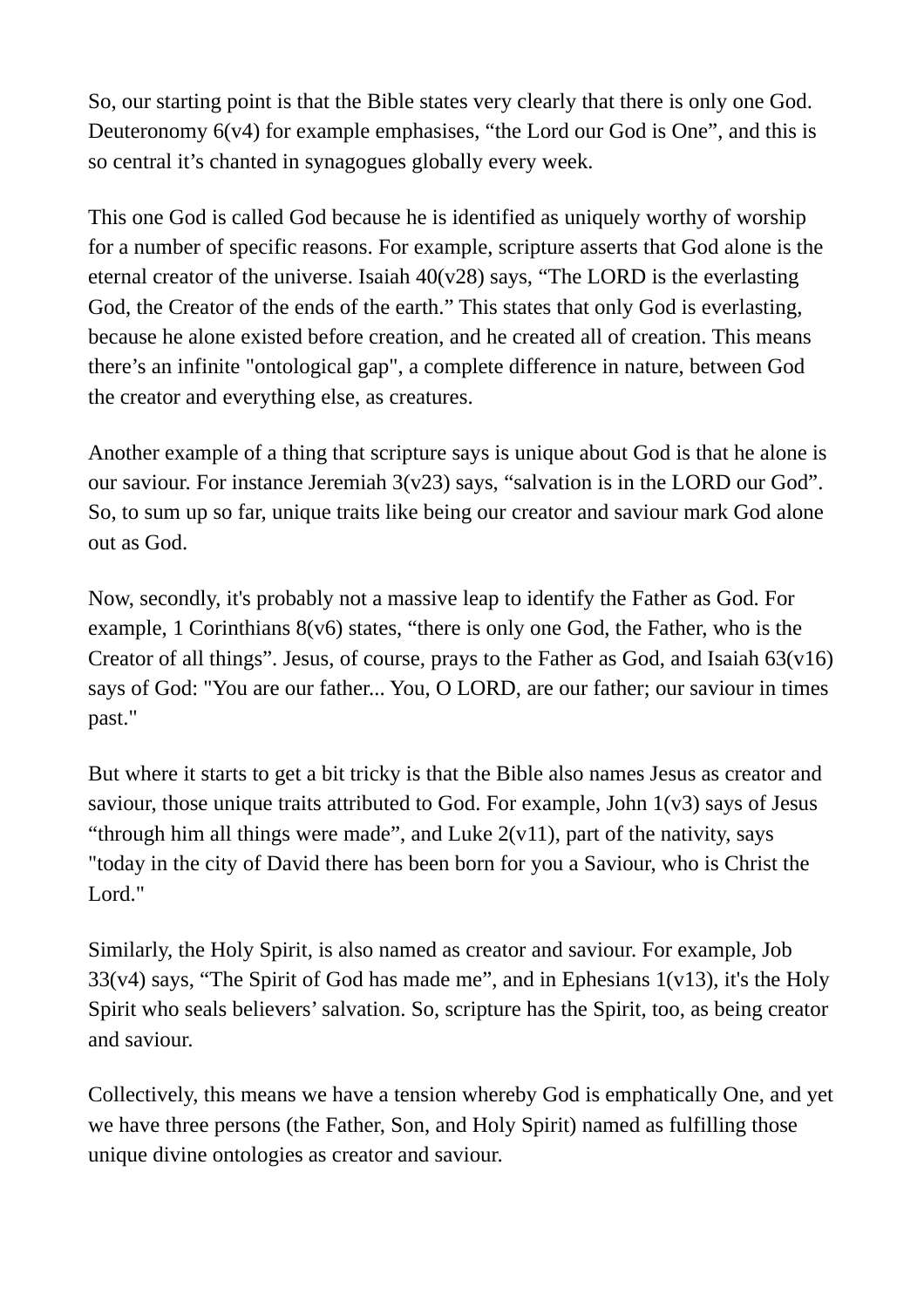It's this tension which is synthesised in trinitarian Christianity, exemplified for example in the Athanasian Creed. This summarises:

"There is one Person of the Father; another of the Son; and another of the Holy Spirit. But the Godness of the Father, of the Son, and of the Holy Spirit, is all one… the Father is God; the Son is God; and the Holy Spirit is God. And yet they are not three Gods; but one God."

"For as we are compelled by Christian truth to acknowledge every Person by himself to be God and Lord; so we are forbidden to say, There are three Gods, or three Lords."

So, the credal doctrine of the trinity neatly integrates the various statements about Father, Son, and Holy Spirit which would otherwise be contradictory.

Some of you are thinking "What does this have to do with me?" But I hope it might mean you'll engage or reengage with worship in a new or deeper way, and perhaps expand your awareness of Father, Son or Holy Spirit. I think a lot of us default to thinking of, say, the Father as the creator and the Son as the saviour, but scriptures Trinity Sunday is a timely opportunity to remind us of the full divinity of each of the Father, and the Son, and Holy Spirit.

I also think a lot of Christians have a default go-to in prayer, probably catholics are more likely to pray to the Father, evangelicals maybe more likely to pray to Jesus, and charismatics to the Spirit. But if prayer is talking to God, then prayer to Father, Son, and Holy Spirit can be theologically rich and life-giving. So, who from the Trinity might you engage or reengage with in prayer and worship in a new or deeper way over the rest of this service, and the week to come?

And finally, there's a missional element here, too. Too few people properly grasp that Jesus is fully God, and that it was God himself who came from heaven to earth, teaching and healing and who took up his cross to show us how radically to love one another, to die for our sins, and to defeat death – God himself, not just "God's son", as if only the Father is God, and he was some kind of tyrant who sends his son to suffer and die. Yes, God the Father grieved as Christ suffered and died, but God himself, in Jesus also hung on the cross and died for you and for your friends and your family, and I wonder if they all know that yet. And God himself fills us now in the Spirit, to help us to share these wonderful truths. So, I hope you'll feel closer to